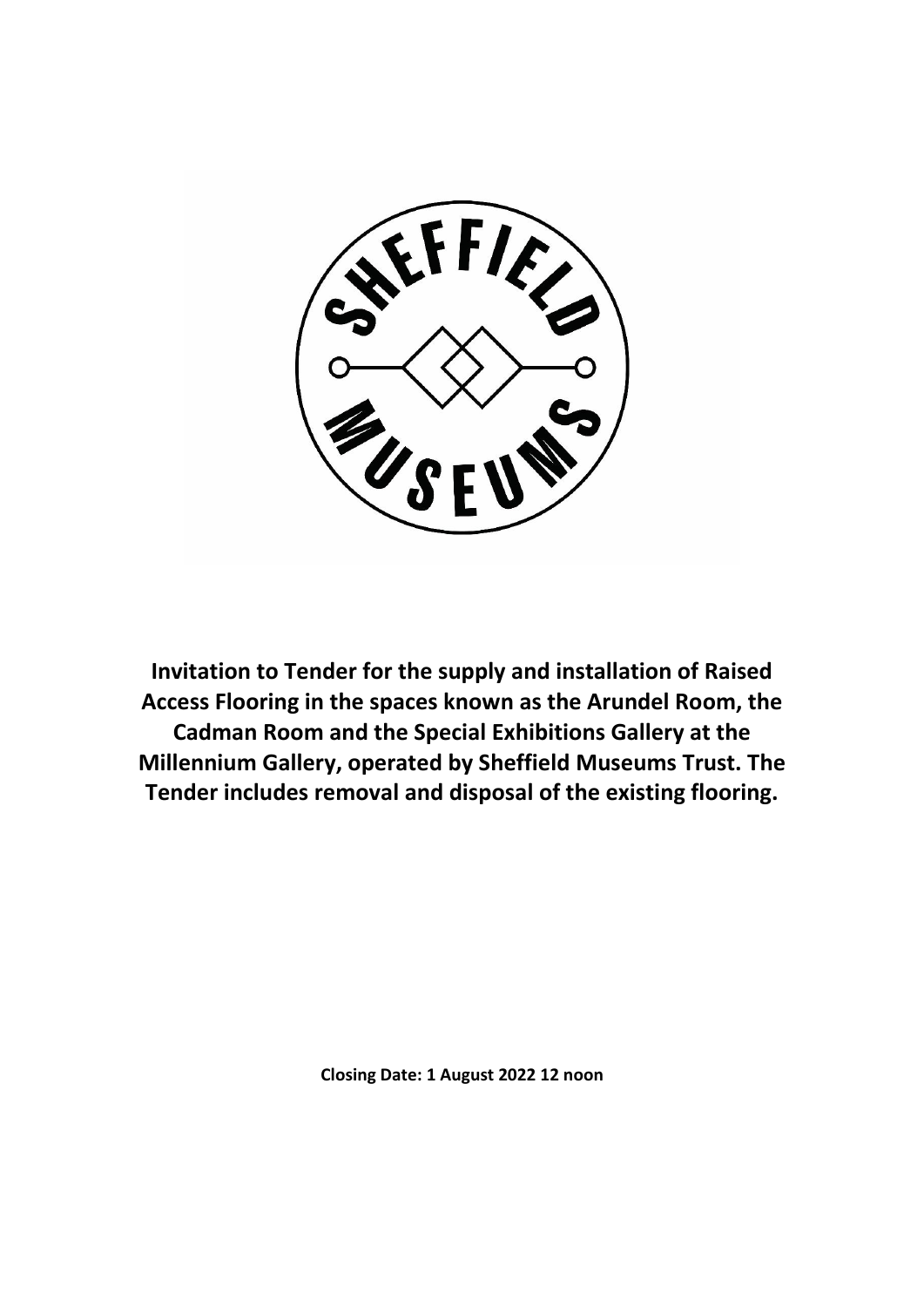# Contents

| 8. |  |
|----|--|
|    |  |
|    |  |
|    |  |
|    |  |
|    |  |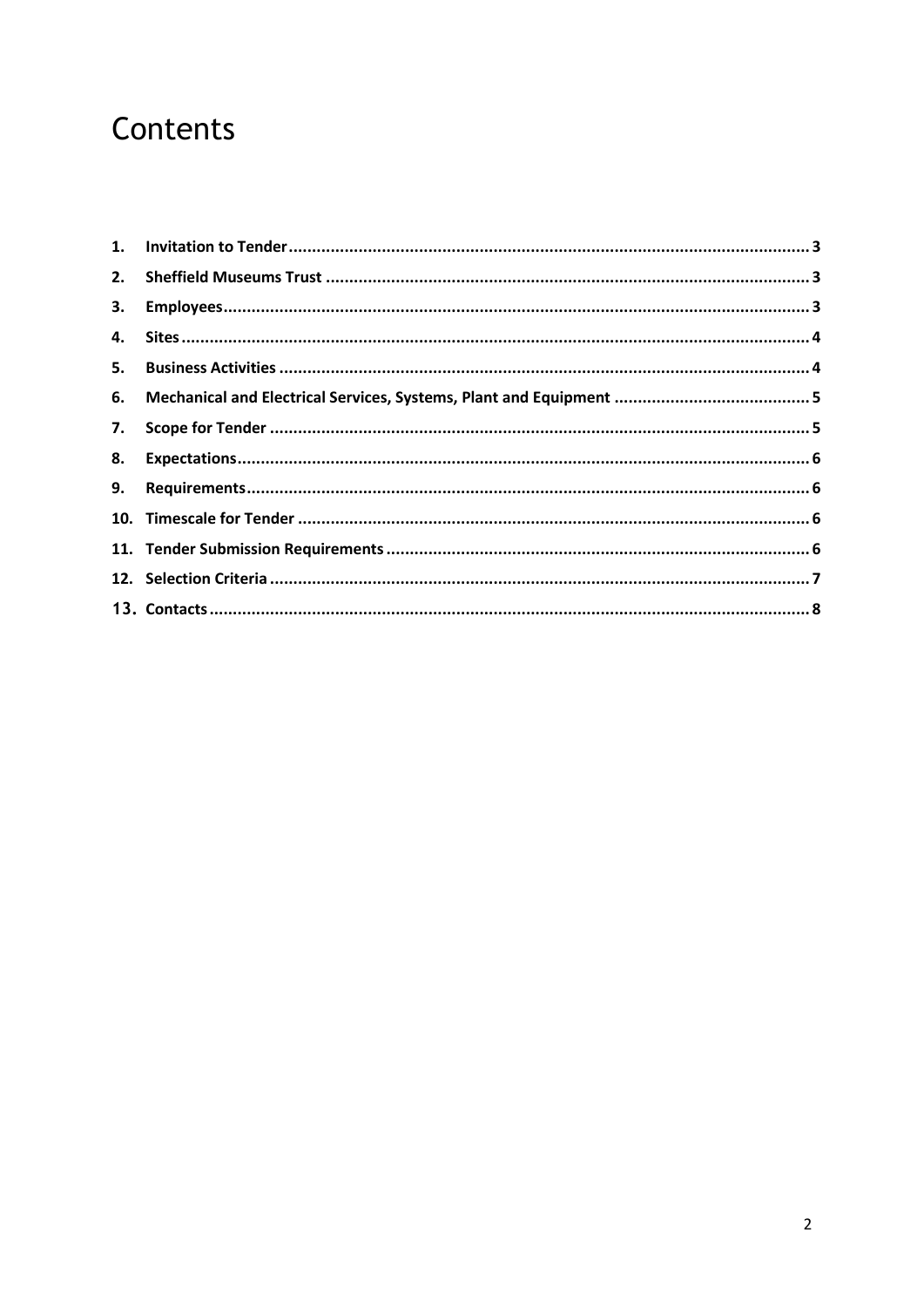## <span id="page-2-0"></span>**1.Invitation to Tender**

Sheffield Museums Trust formed in April 2021 when Sheffield Galleries & Museums Trust, trading as Museums Sheffield, and Sheffield Industrial Museums Trust joined to become one new charitable Trust.

This document serves as an invitation to Tender for the supply and installation of new raised access flooring at three of the galleries located in the Millennium Gallery, Sheffield.

This Invitation to Tender will provide information concerning the sites, an outline of business activities and an introduction to the new trust along with detail of the tender process, procedures, and deadlines.

# <span id="page-2-1"></span>**2.Sheffield Museums Trust**

Sheffield Museums Trust has managed the City of Sheffield's collection since  $1^\mathrm{st}$  April 2021.

Our ambitions are centered around the four following pillars:

PLACE – we want the museums, galleries and sites to become an important part of Sheffield and the heart of its communities.

PEOPLE – the new Trust shall bring together people through a culture of collaboration and cooperation.

CREATIVITY – we want the museums, galleries and sites to be places of inspiration for visitors. SUSTAINIBILITY – our aim is to achieve corporate sustainability and become an organisation that is sustainable in all aspects of its operations.

## <span id="page-2-2"></span>**3.Employees**

The Trust employs about 110 people, with further support from around 30 casual workers and 200+ volunteers.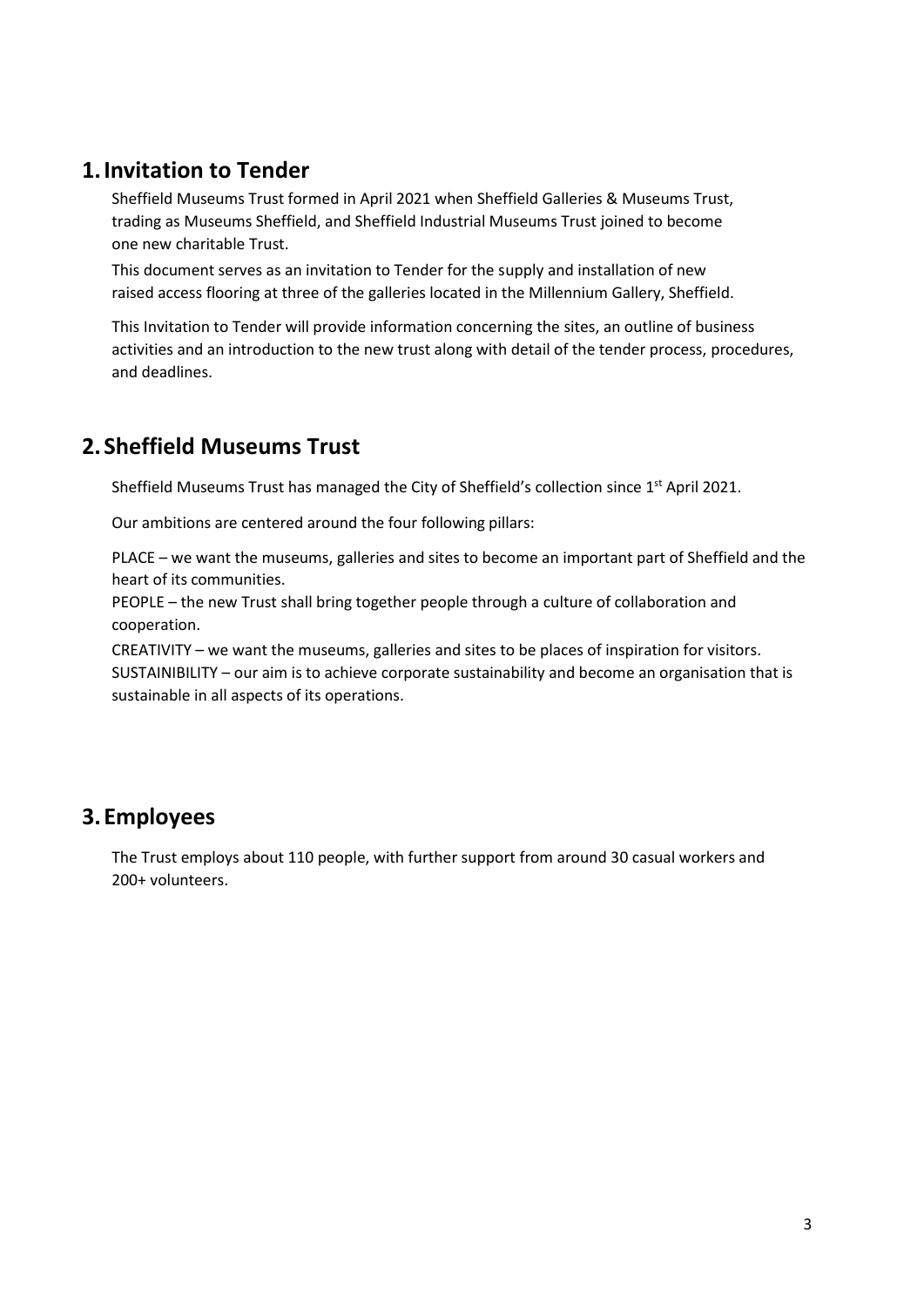### <span id="page-3-0"></span>**4.Sites**

The Sheffield Museums sites included in this Invitation to Tender are:

**Millennium Gallery** is in the heart of the city centre and is home to the Designated Metalwork Collection, the Ruskin Collection and a changing programme of art, craft and design exhibitions. **Acres Hill** is a store house located two and a half miles from the city centre which houses the items in the heritage collection when they are not on display or out on loan.

**Weston Park Museum** is situated a mile from the city centre and surrounded by Sheffield University, parks, housing and hospitals. The museum tells the story of Sheffield with a focus on its social history and natural environment. Parts of this building are grade II\* listed.

**Leader House** is Museums Sheffield's head office. Located between Millennium Gallery and Graves Gallery, our administrative offices are in a Grade II-listed Georgian townhouse.

**Abbeydale Industrial Hamlet** is an eighteenth-century industrial works and is home to the last complete surviving crucible steel furnace in the United Kingdom. Once the largest waterpowered industrial site on the River Sheaf, the group of Grade I & Grade II listed buildings are a Scheduled Ancient Monument located four miles from the city centre.

**Kelham Island Museum** is the home of objects, pictures and archive material representing Sheffield's industrial story. Situated one mile from the city centre it has interactive galleries, the world-renowned Hawley Collection and one of the few remaining Bessemer Converters in the world.

**Shepherd Wheel Workshop** is a small water-powered grinding workshop approximately three miles from the city centre. Located in the picturesque valley of Porter Brook, the Grade II listed building and Scheduled Ancient Monument is a unique working example of Sheffield's knife grinding industry.

#### <span id="page-3-1"></span>**5.Business Activities**

Sheffield Museums Trust engages in range of operational activities

**Public access to museums and galleries** – sites are open for a range of hours, but most sites are open daily 10am-5pm. The Trust welcomes around 1 million visitors each year.

**Exhibitions and displays** - the Trust has an extensive programme of exhibitions and displays at all sites. Exhibitions will often include objects on loan from other organisations, which require strict control of environmental conditions.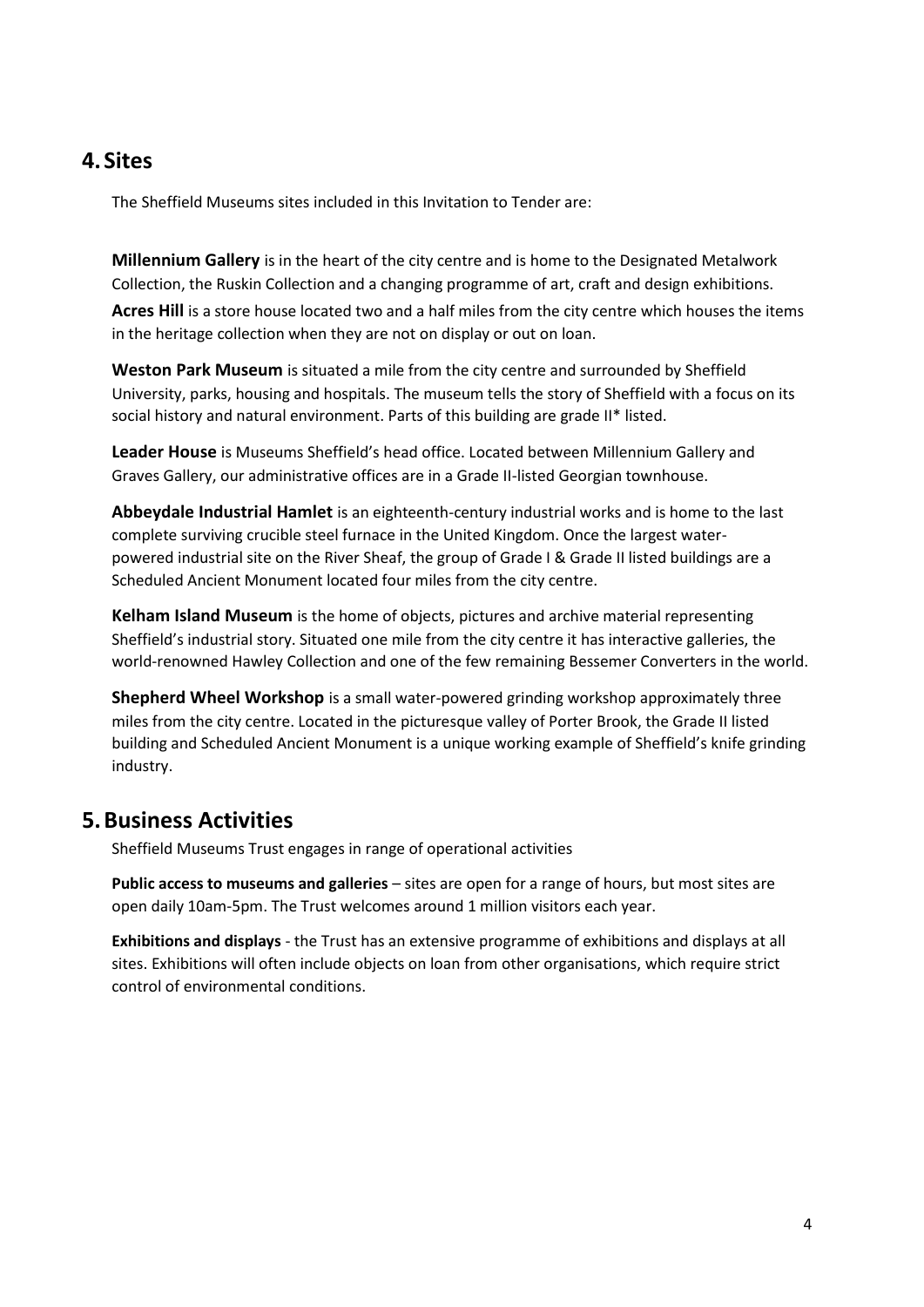**Heritage conservation** – the Trust maintains several industrial heritage assets at our sites, for instance water wheels, and the impressive River Don Engine.

**Education and Engagement –** the Trust hosts school workshops and other formal learning opportunities. There is also a continual programme of informal learning opportunities and events – art clubs, life drawing, talks and tours etc.

**Fundraising –** the Trust engages with private donors and runs public campaigns to raise funds for the Charity.

**Commercial Activities** – the Trust is supported financially by a commercial subsidiary. Commercial activity includes retail, hospitality and events, craft and Christmas markets. There are also two outsourced café operators who operate at 3 of the sites.

# **6.Installation of new Raised Access Flooring for the Arundel Room, Cadman Room and Special Exhibitions Gallery.**

Situated on the first floor of the Millennium Gallery in central Sheffield, the Arundel Room, Cadman Room and Special Exhibitions Gallery are key spaces in supporting Sheffield Museums Trust's commercial and public facing offer.

The Arundel Room is available for public hire and hosts a range of activities from meetings, dinners and corporate events, weddings and exhibitions.

The Cadman Room is available for public hire and hosts a range of activities from meetings, dinners and corporate events, weddings and exhibitions.

The Special Exhibitions Gallery hosts a series of temporary exhibitions and displays, often including objects on loan from other cultural installations.

After more than twenty years of continuous use, several tiles are now broken, and we have a limited supply of replacements. Concerns over the long-term condition of the floors places limits on the activities we can undertake in these spaces

The three rooms have a total floor space of 857.5 square meters.

All three rooms have environmental conditioning and are fitted with Raised Access Flooring to accommodate this – floor tiles sit on pedestals which allows 600mm clearance for ducting, data cabling and power.

Flooring needs to be able to support a point load of 1950kg

All rooms are heavily used – in a typical year we would expect 10,000 people to access the Arundel Room 10,000 people to access the Cadman Room and 200,000 people to access the Special Exhibitions Gallery.

#### <span id="page-4-0"></span>**7.Scope for Tender**

Sheffield Museums Trust are looking to appoint an experienced, reputable, and reliable company to undertake all aspects of replacing the floors in the Arundel Room, Cadman Room and Special Exhibitions Gallery including: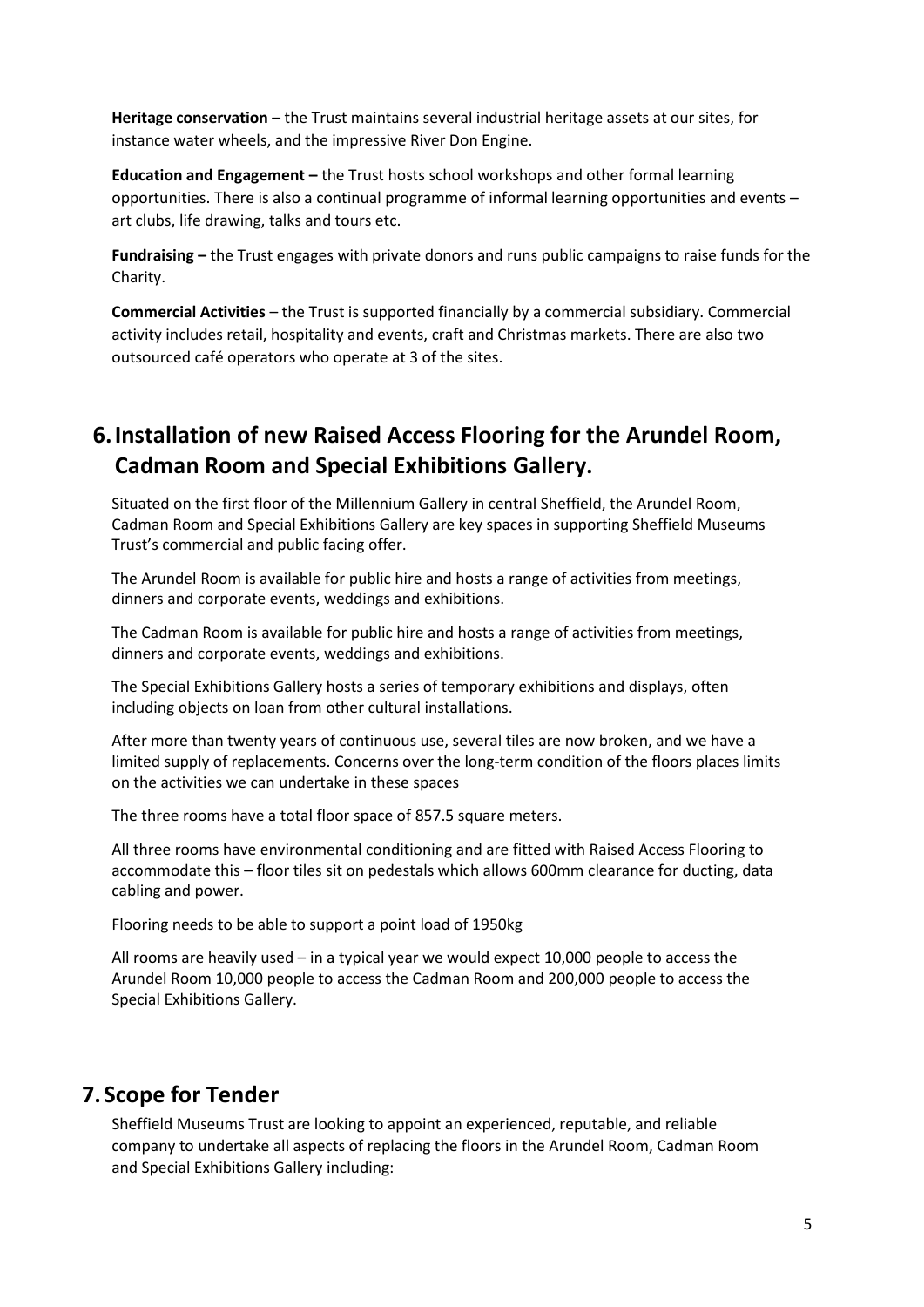- Removal and disposal of the existing floor
- The sourcing of all necessary materials
- The safe delivery of all materials to site
- Fitting of the new floor, including all necessary pedestals, vents, and cutting/fitting to perimeter wall
- A supply of spare tiles, expected to be 80 spare vent tiles, 30 spare whole tiles and 30 Grommet tiles (pre-drilled with 80 mm hole)

Sheffield Museums Trust have created a break in programming and our hospitality events between 27 March 2023 and 19 May 2023 for the floor to be replaced. The successful Tenderer will be able to source, deliver and complete the work within this timescale. Time is of the essence for this project.

#### <span id="page-5-0"></span>**8.Expectations**

The contracted company shall perform all services to the highest standards to be expected, in accordance with best practice, and with utmost integrity.

It is expected that the new flooring will have a minimum lifespan of 20 years

#### <span id="page-5-1"></span>**9.Requirements**

Please see attached floor plan for guidance. Relevant spaces are Room 71 (Arundel Room) and Room 79 (Cadman Room and Special Exhibitions Gallery). Rooms 80 and 82 are also included in scope of this Tender. Further information may be obtained by emailing nicholas.booth@sheffieldmuseums.org.uk

## <span id="page-5-2"></span>**10.Timescale for Tender**

| 22 June 2022   |
|----------------|
| 1 August 2022  |
| 15 August 2022 |
| 19 March 2022  |
|                |

Site visits can be arranged by emailin[g nicholas.booth@sheffieldmuseums.org.uk](mailto:nicholas.booth@sheffieldmuseums.org.uk)

#### <span id="page-5-3"></span>**11.Tender Submission Requirements**

Tender submissions are preferred through e-mail (see contact below).

The tender response form shall be completed in full and information given should be true to the best of the candidate's knowledge.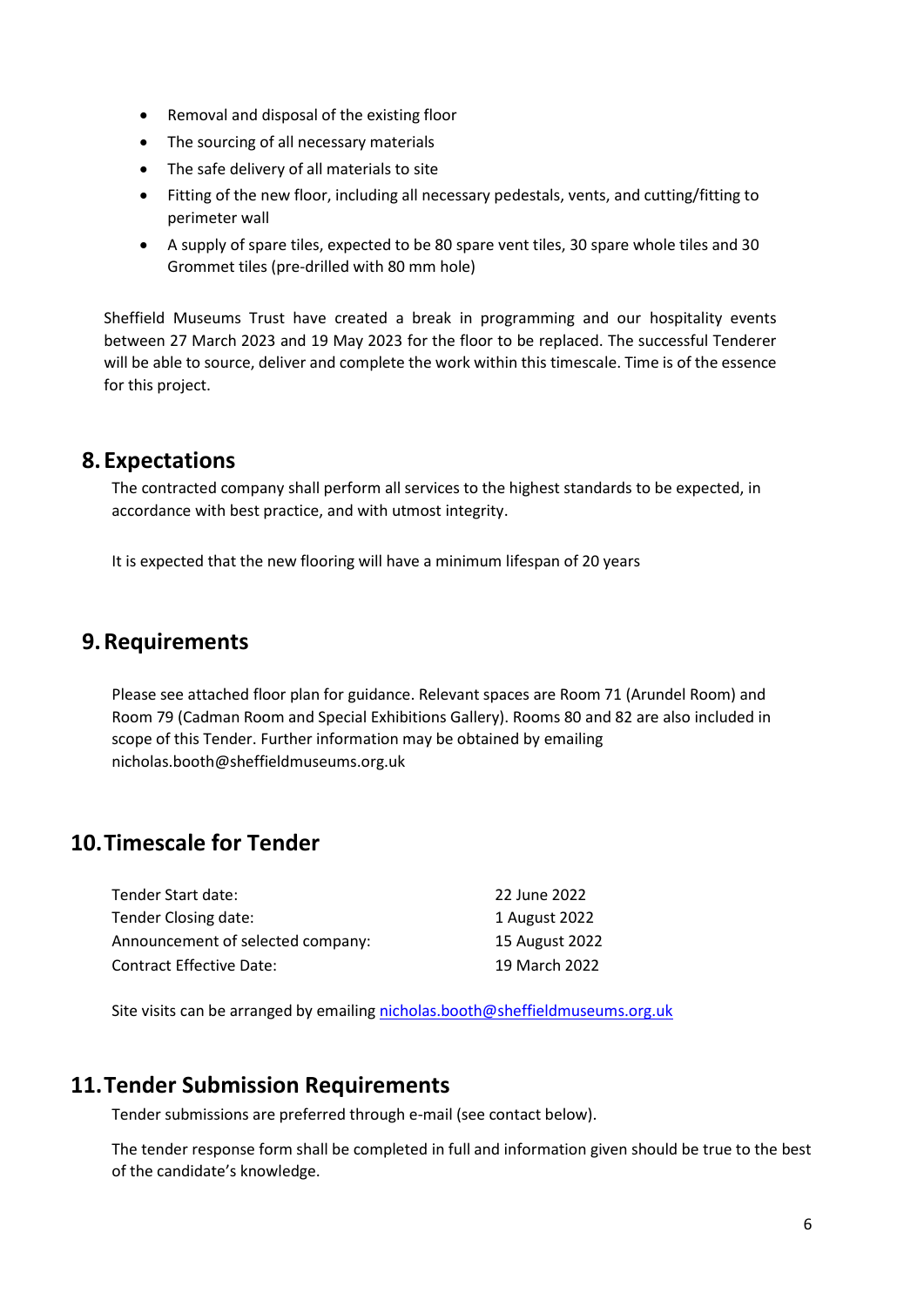Interested parties should complete the Tender Response document. This will be the principal document used to review responses. Submission of additional information to support any applications will also be accepted.

# <span id="page-6-0"></span>**12.Selection Criteria**

Selection will be based on the following weighted criteria:

| <b>Selection Criteria</b>                                                                | Weight |
|------------------------------------------------------------------------------------------|--------|
| Value for money                                                                          | 50%    |
| Company's experience (detailed in section<br>8.3.1 of the tender response)               | 25%    |
| Company's suggested project plan (detailed<br>in section 8.3.2 of the tender's response) | 20%    |
| Locality                                                                                 | 5%     |